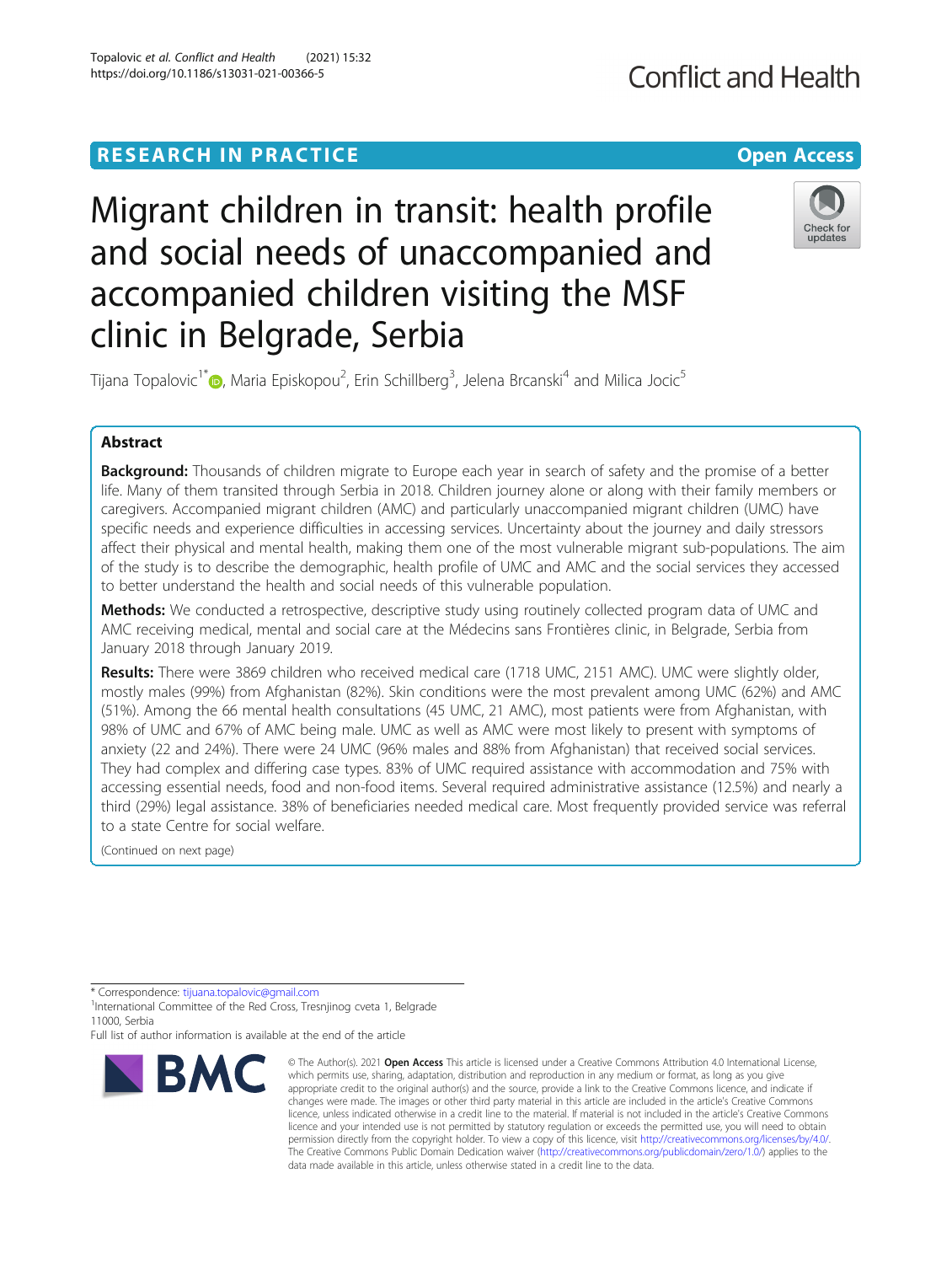# (Continued from previous page)

**Conclusion:** Our study shows that unaccompanied and accompanied migrant children have a lot of physical, mental health and social needs. These needs are complex and meeting them in the context of migration is difficult. Services need to better adapt by improving access, flexibility, increasing accommodation capacity and training a qualified workforce.

Keywords: Transit migration, Unaccompanied migrant children, Accompanied migrant children, Migration, Health profile, Mental health profile, Social care

# Background

Thousands of people migrate to Europe each year in search of safety and the promise of a better life. In 2018, around 30,000 of these people were children [\[1](#page-9-0)]. During migration children find themselves "in transit", on the move or staying only temporarily in one or more countries along their journey towards the final destination [[2\]](#page-10-0). Children can journey unaccompanied or along with their family members or caregivers [[2\]](#page-10-0). Daily challenges during migratory travel, affect their physical and mental health, making them extremely vulnerable [[3\]](#page-10-0). Migrant children in transit, particularly if unaccompanied, are less likely to have access to health and social services of the hosting country [\[2](#page-10-0)]. In such setting children are hard-to-reach and often isolated, hence meeting their complex needs and problems is challenging [[4\]](#page-10-0). In addition, it is in the context of transit migration when child protection services are the weakest [[2,](#page-10-0) [4\]](#page-10-0). Child's health is generally affected by lack of support, protection and substandard living conditions [[5](#page-10-0)]. Uncertainty about continuation of the journey, problems in communication due to cultural and language differences add to the potential of unfavorable outcomes [\[5](#page-10-0)].

Serbia is one of the central transit countries along the so-called Balkan migration route. In December 2018, 1140 migrant children were present in Serbia [\[1](#page-9-0)]. Many of these children were unaccompanied or separated from their families. Although there is no official registry publicly available to establish the exact number of unaccompanied migrant children (UMC) in the country, it was estimated that around 500 were accommodated in the asylum and transit-reception facilities run by the government [\[5](#page-10-0)]. At the same time, government centers struggled to address the health and social needs of accompanied migrant children (AMC) and UMC and they provided limited to no access to social, education activities or tailored integration programs [\[4](#page-10-0), [5](#page-10-0)].

To address the health and social needs of migrants in transit, in early 2017, Médecins sans Frontières (MSF) established an outpatient fixed clinic, in Belgrade city center. Approximately 35% of 23,901 patients who presented to the clinic in 2017 and 2018 were children, of which over 50% were unaccompanied. MSF recognizes children and UMC in particular, as a vulnerable group

that requires specialized health and social care and has adapted its services to address the needs of this population.

So far, there have been several studies describing health profile of migrants, refugees and asylum seekers either upon arrival to Europe (mainly Greece and Italy) or after reaching destination countries such as Belgium, Germany and Switzerland [\[6](#page-10-0)–[9\]](#page-10-0). UMC and AMC have been studied with regards to development and treatment of mental health symptoms, however there is a gap in comprehensive description of medical, mental health and social care in the context of transit migration [\[10](#page-10-0)].

The aim of the study is to describe the demographic and health profile of all children who received medical, mental or social care at the MSF clinic in Belgrade from January 2018 to January 2019, divided in two groups, UMC and AMC, to understand the health and social needs of these vulnerable populations. In addition, we described the package of care offered at the Clinic to identify gaps and opportunities for improved services provision.

# **Methods**

# Study design

This was a retrospective, descriptive study using routinely collected program data.

# Study setting

Serbia is a central country of transit along the so-called Western Balkan migration route. Despite the attempted closure of the corridor, via establishment of physical barriers across international borders, the Balkan route continues to be used by migrants attempting to reach the European Union. It is estimated that over 70,000 migrants entered Serbia in 2018 and 2019 [\[11](#page-10-0), [12](#page-10-0)]. Although, this represents a decrease in entries compared to the peak of the migrant crisis in 2015, migrants reported longer stays in Serbia in 2018 and 2019 as border closures impeded their journey.

# MSF core activities in Serbia

MSF operates its core activities from a fixed location in Belgrade. It runs an outpatient clinic that provides primary health care services (diagnosis, treatment) and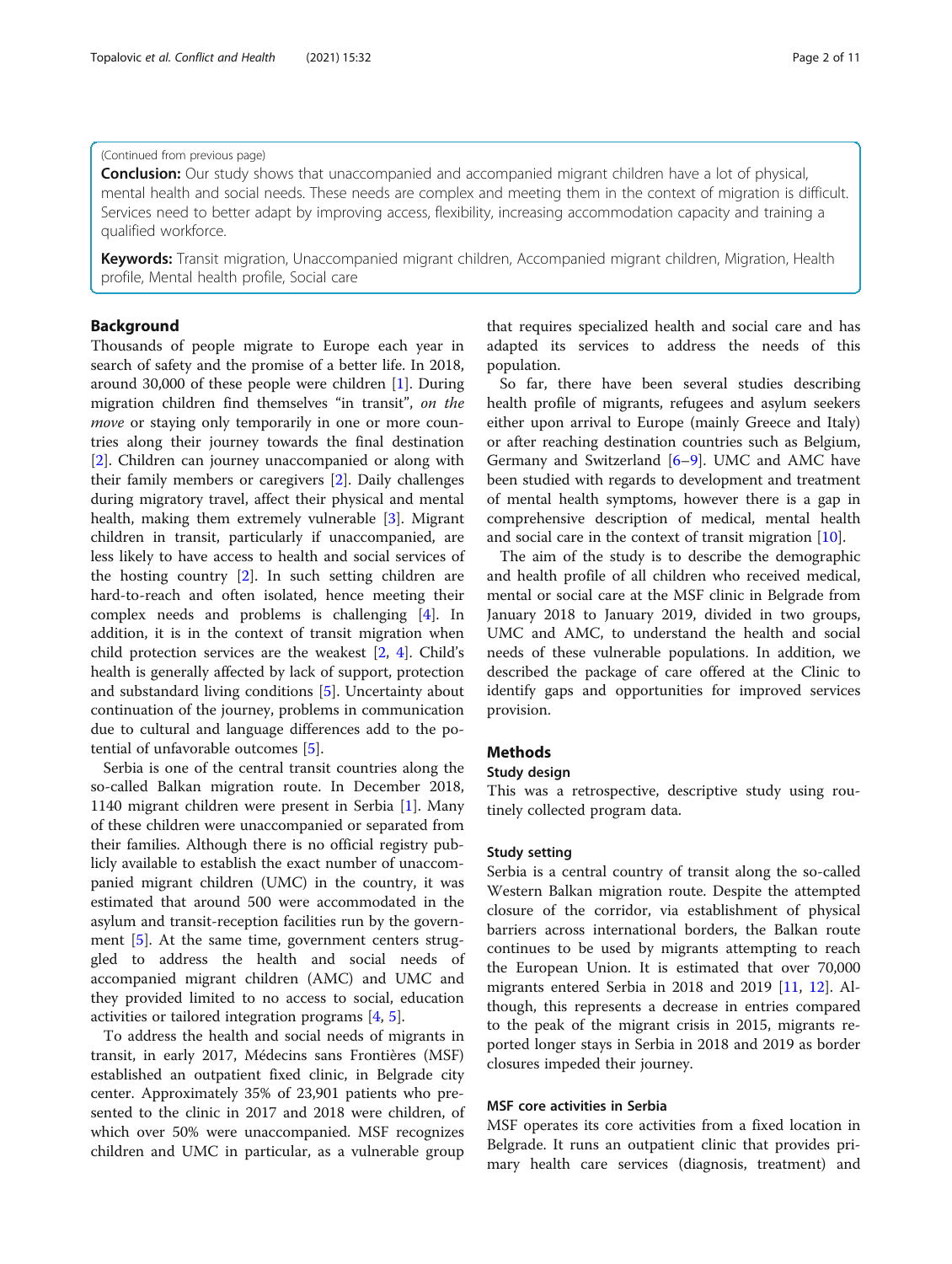mental health support to new arrivals, undocumented migrants in transit, migrants transiting from governmentrun asylum and reception centers to borders, those who do not receive adequate care in centers and those who live outside of the officially established system.

In addition to this, MSF works in outreach with a medical mobile clinic and non-medical capacities (distribution of non-food items -NFIs, shelter) that are used to respond to the needs of populations congregating in informal areas, including the areas close to the borders of neighboring states. This activity is carried out by a small-scale team engaging from Belgrade when needed.

# Provision of social care by MSF

Apart from medical and mental health services, the outpatient clinic also provides social protection and case management services. In 2018, a social worker was added to the team to identify the social needs, in particular protection needs, of highly vulnerable patients, directly support or refer them to external social services actors and follow the progress of their situation. The social worker also facilitated and advocated for access to legal aid, social and health services, accommodation, while providing information about the available sources of support.

Specifically, MSF social services focused on delivering social-related activities, liaising with legal, administrative, medical and non-medical actors, in order to ease patient's situation, maximize adherence to treatment, reach therapeutic goals and improve psychosocial condition.

Figure 1 outlines the patient flow through social care services at the clinic. The most common referral pathway is via staff at the MSF clinic who identify social needs and refer patients who present for medical or mental health care. Additionally, patients can self-refer or can be referred by another NGO, Commissariat for refugees and migrants or state centers for social work. After consultation, the social worker can refer the child to one or more services such as housing, protection and legal support. The organizations presented as referral end-points in Fig. 1, provided guardianship and integration services for unaccompanied children (state Centre for Social Work, Jesuit Relief Services integration house for vulnerable refugees etc.), protection, administrative assistance including registration for new arrivals (police), protection and accommodation (Serbian Commissariat for Refugees and Migrants), legal assistance, protection, access to essential services, transportation to transitreception and asylum centers around the country (Praxis, Info park, Belgrade Center for Human Rights,

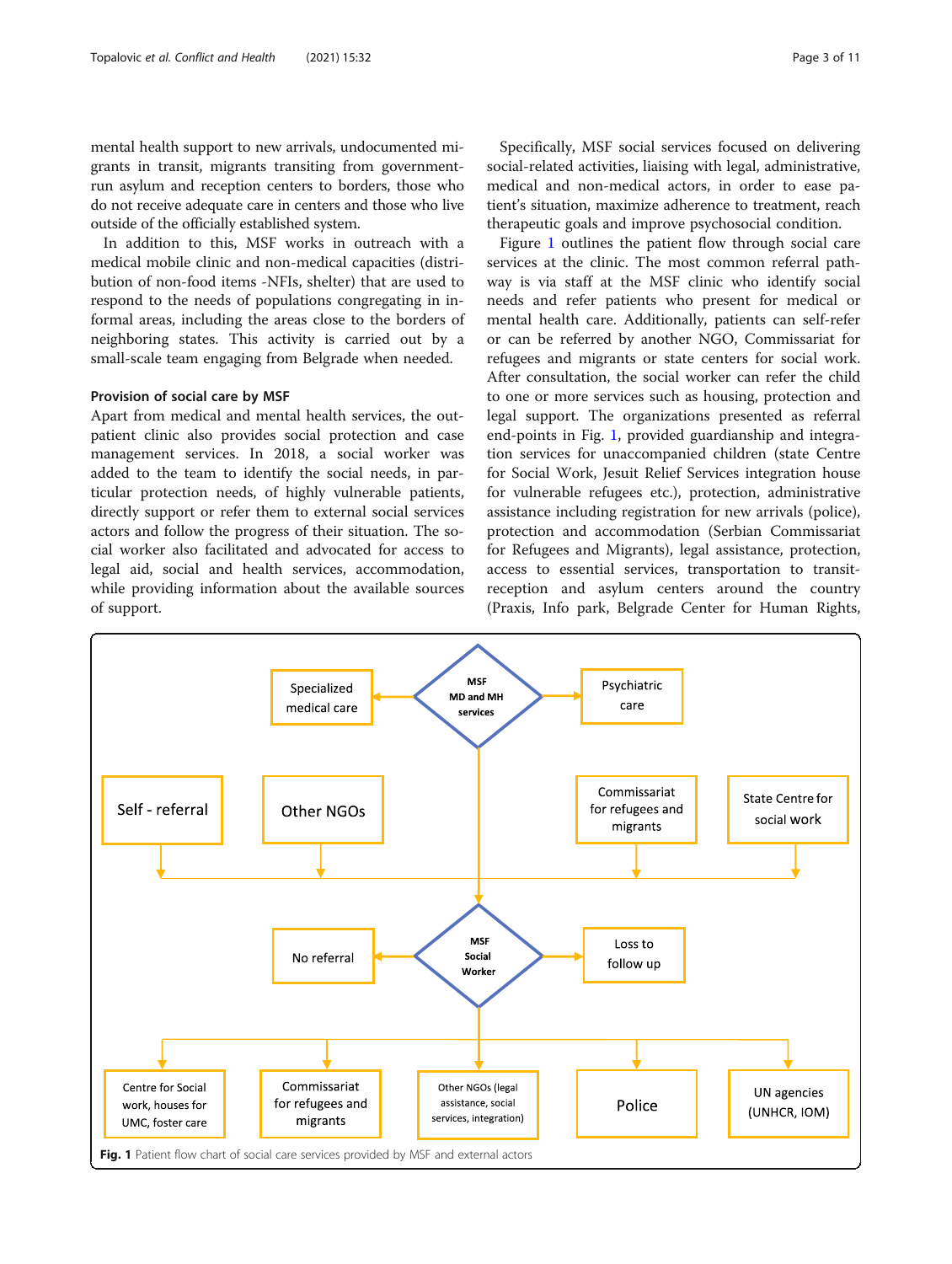Atina etc.), resettlement and assisted voluntary return services (UNHCR and IOM). Referral pathways between different actors were often two directional as cooperation was key for complex case management.

# Study population

Study population included all children, UMC and AMC, who attended the MSF outpatient clinic in Belgrade, from January 2018 through January 2019.

"Migrant is someone who changes his or her country of usual residence, irrespective of the reason for migration or legal status" as per the International Organization for Migration [\[4](#page-10-0)]. Migrant children do not fall under a unique definition, however it is recognized that they may travel accompanied by parents, other adults or alone [\[4](#page-10-0)]. Accompaniment status of children was self-reported by the child at the time of the consultation. UMC reported traveling alone and AMC with their family members of caregivers.

# Data sources, collection and variables

Medical data was collected and directly entered into a database using the People on the move (POM) application. All data entered through POM application was stored in an electronic, online database. POM was an application developed by IBM, with technical inputs from MSF and donated to MSF Italy to support the response to the migration crisis in 2016. When the use of application was discontinued by the medical team, it was replaced by KoBo toolbox, an open source, free software for data collection, developed by Harvard humanitarian initiative in March 2019 [[13](#page-10-0)]. The variables collected in POM and KoBo for medical patients included information on demographic characteristics of patients (sex, age, country of origin), vulnerabilities (unaccompanied minors, children under 5, disabilities, mental health condition, chronic physical illness, victims of human trafficking), main reason of consultation (disorders categorized generally by different organ systems), previous stay in the camp and access to health services along the migration route (yes/no), experience of trauma along the journey (list of traumatic events), trip duration (in months), outcome of treatment (no referral, referral accepted by patient, referral refused by patient).

The mental health consultation data and social work database were generated in excel file tables. Mental health data was collected via structured interview, conducted by a mental health professional (clinical psychologist or psychotherapist). Due to dominant transit context and difficult follow up, no recognized assessment tools were used. Symptoms such as agitation, disturbance, uneasiness were recognized and oftentimes self-reported. Collected data was demographic (sex, age, country of origin), data on vulnerabilities (unaccompanied minor, moderate to severe mental

illness, victim of sexual and gender-based violence, survivor of torture, no vulnerability), place of residence (asylum or transit-reception center, Belgrade streets/squats, private accommodation etc.) experience of trauma along the journey (list of traumatic events), trip duration (in months), major category of symptoms (symptoms of anxiety, depression, adjustment, psychosomatic symptoms, PTSD, behavioral problems etc.), sexual and gender-based violence (pre migration, peri-migration, pre and peri migration), torture (pre migration, peri-migration, pre and peri migration), referral to mental health services (MSF MD or nurse, other NGO, self-referral, friend or family, identification after

group session), referral to psychiatrist (yes/no).

The social worker also conducted a structured interview and collected demographic data (sex, age, country of origin), data on vulnerability (unaccompanied minor) and case type (social protection with medical and/or mental health care), date of arrival to Serbia and leaving the country of origin, administrative status (registered, without legal administrative status), previous and current place of residence, referred by whom to social worker (MSF MD, mental health specialist, MSF cultural mediator). Also, all requests to the social worker were categorized as administrative, legal assistance, referral to a state social worker, accommodation (shelter, safe accommodation, special institution/hospital), protection from violence, UNHCR resettlement, IOM voluntary return, non-food items and food, health services, accompaniment. It was noted if the assistance was provided successfully or not and finally if further referral was needed, what was the case status (open, closed), the reason of closing the case (beneficiary left the country, lost to follow up, referral to another actor, other).

Doctors and other medical team members (nurses, cultural mediators) were trained to recognize if the patient needed mental health or social worker assistance. Access to these databases was granted only to psychologists and social worker, who collected and entered all data on a password protected laptop.

# Data analysis

Data collected from POM, mental health and social work databases during the study period was imported in MS Excel 2010 version. Variables used for research were summarized using descriptive statistics, frequencies and proportions. The Chi-square test was used to assess the significant difference between the UMC and AMC populations in the category of medical conditions (main reasons for consultation). All analyses were completed using STATA version 11 (Stata Corp. LLC, Texas, USA).

# Ethics

This research fulfilled the exemption criteria set by the Médecins Sans Frontières Ethics Review Board for a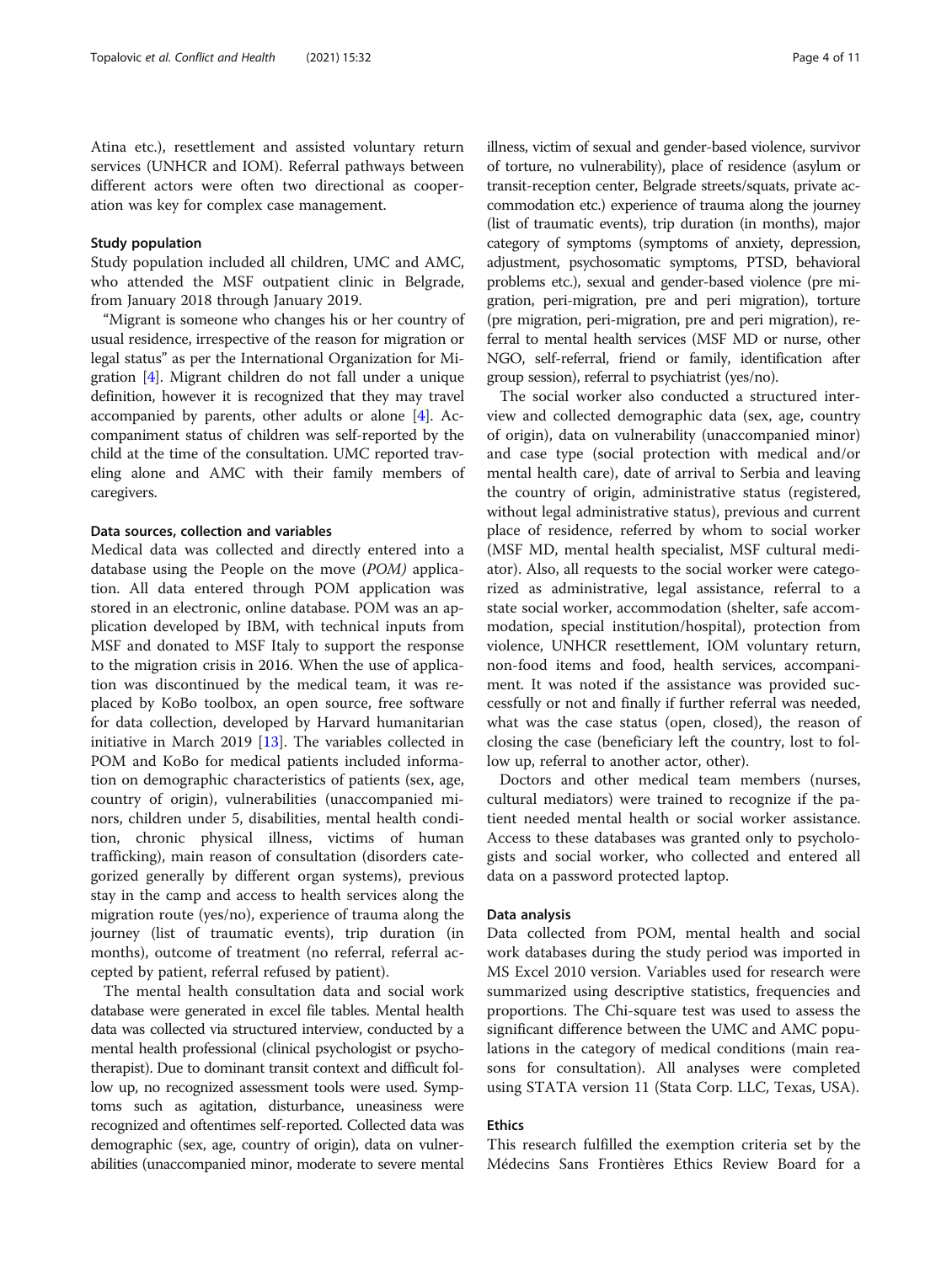posteriori analyses of routinely collected clinical data and thus did not require MSF ERB review. It was conducted with permission from Medical Director, Operational Centre Brussels, Médecins Sans Frontières. In addition, approval was officially granted by the Ethics board of the National Institute of Public health of Serbia.

# Results

# Profile of patients treated at the medical department of Belgrade clinic, from January 2018 to January 2019

A total of 1718 unaccompanied and 2151 accompanied children received medical consultations during the study period. Median age for both groups was 16 (IQR 15–17), mean 14.5. Among UMC 98% (1686/1718) were over the age of 12 compared to 69% (1493/2151) of AMC (Fig. 2). UMC were more likely to be male (Table [1](#page-5-0)). Afghanistan (82%) followed by Pakistan (12%) were the most common countries of origin of UMC, whereas for AMC it was Afghanistan (67%) followed by Iraq (13%).

Among UMC skin conditions (62%, 1059/1718), such as scabies (30%, 520/1718) and body lice (20%, 1055/ 1718) were the most prevalent. In the group of AMC similarly, most frequent were the skin diseases (51%, 1125/2151), with a slightly lower prevalence of scabies (22%, 476/2151) and body lice (19%, 405/2151). Comparison between UMC and AMC, showed that there was a significant difference in frequencies of main reasons for consultation, with UMC being more affected ( $p <$ 0.001). The major contribution to the difference in UMC and AMC was related to the following conditions: respiratory infections, skin diseases, other medical conditions, gastrointestinal diseases, MS complaints, trauma and chronic diseases, respectively.

Very few acute traumatic injuries were present in both groups with only 31 (1%) suffering from intentionally caused trauma, while 173 (4.5%) had accidental injuries. Similar low proportions were observed in regard to chronic conditions. Only 2% of the UMC or AMC were referred to internal or external services.

Most UMC patients 32 (84%), were referred to MSF mental health team support due to following causes: symptoms of anxiety, depression, sleeping problems, self-harm, past traumatic experiences including - boat capsizing, attack by police dogs, attempted sexual assault, reported emotional distress, suspected case of torture and victim of torture. The remaining 6 (16%) needed assistance by an external health structure/hospital: emergency medicine department and orthopedic specialist for suspected arm fracture, dentist, hematologist, infectious diseases specialist. Among AMC mental health support was also the most needed as 32 (69.5%) children were recognized for showing psychosomatic symptoms, symptoms of anxiety, depression, insomnia, suspected somnambulism, exhaustion, self-harm, traumatic experiences including beating by police and bombing. 14 (30.5%) were referred to health structure/hospital due to suspected fractures, accidental ingestion of a foreign body, cornea erosion with photophobia, abdominal pain, suspected testicular inflammation, head contusion with hematoma, suspected pregnancy etc.

# Profile and reports of traumatic experiences of patients treated at the mental health department of Belgrade clinic, from January 2018 to January 2019

A total of 45 UMC and 21 AMC attended mental health consultations during the study period. Most were from Afghanistan. Almost all UMC (98%) were male in

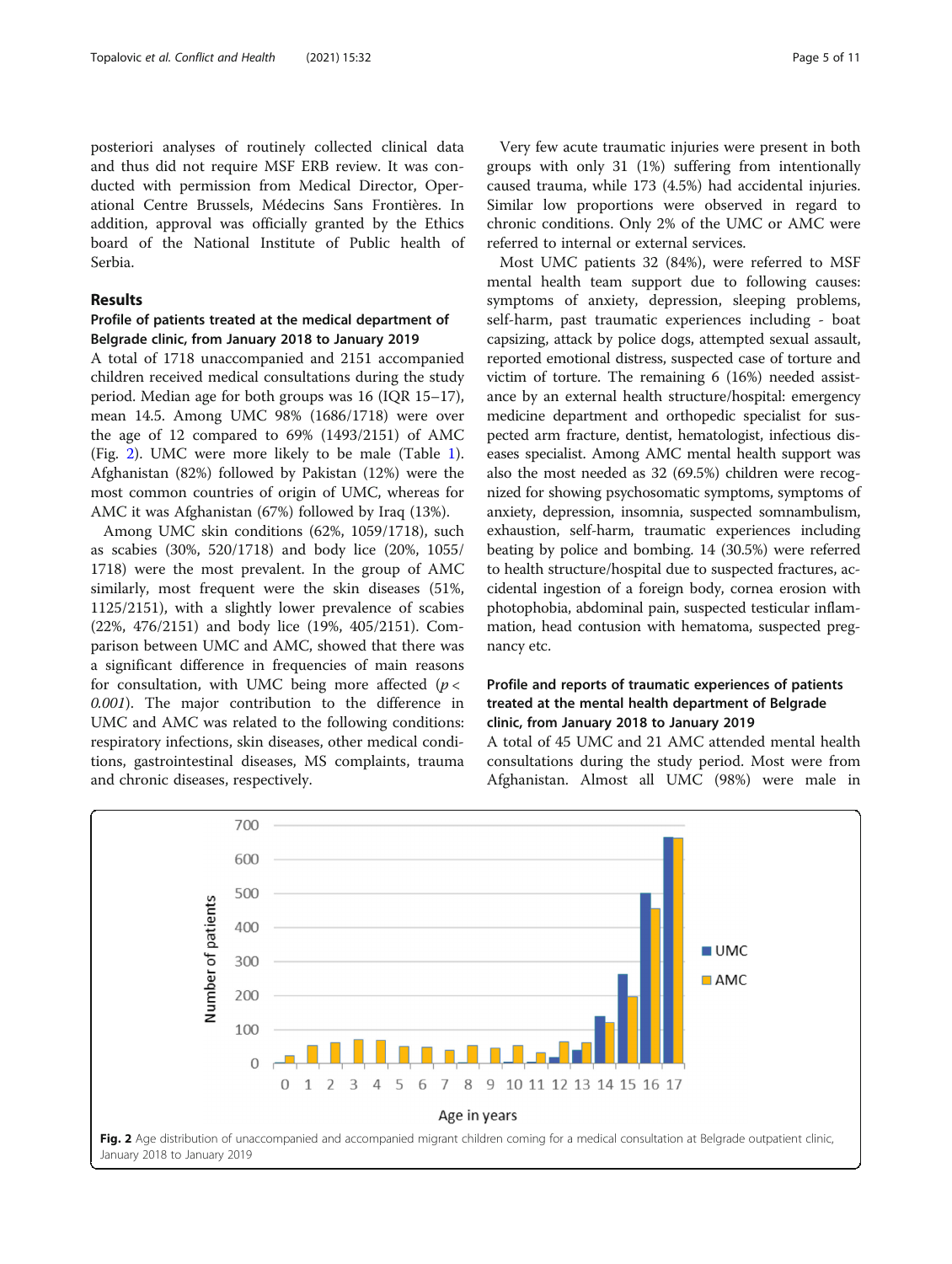<span id="page-5-0"></span>Table 1 Demographic and health characteristics of unaccompanied and accompanied migrant children treated at the Medical department of Belgrade clinic, from January 2018 to January 2019

| <b>MEDICAL CARE</b>                         | <b>UMC</b>  | <b>AMC</b> |  |
|---------------------------------------------|-------------|------------|--|
|                                             | N(%)        | N (%)      |  |
| <b>SEX</b>                                  | 1718 (100)  | 2151 (100) |  |
| Male                                        | 1704 (99)   | 1843 (86)  |  |
| Female                                      | 14(1)       | 308 (14)   |  |
| AGE median (IQR)                            | $16(15-17)$ | $16(9-17)$ |  |
| <b>COUNTRY OF ORIGIN</b>                    |             |            |  |
| Afghanistan                                 | 1402 (82)   | 1439 (67)  |  |
| Pakistan                                    | 209 (12)    | 158(7)     |  |
| Algeria                                     | 22(1)       | 22(1)      |  |
| Lybia                                       | 21(1)       | 19(1)      |  |
| Iraq                                        | 20(1)       | 270 (13)   |  |
| Iran                                        | 12(1)       | 147(7)     |  |
| Others                                      | 31(2)       | 96(4)      |  |
| Missing data                                | 1(0.1)      | 0          |  |
| <b>TRIP DURATION in months</b> median (IQR) | $6(0-10)$   | $6(1-12)$  |  |
| <b>MAIN REASONS FOR CONSULTATION</b>        | 1718 (100)  | 2151 (100) |  |
| Skin diseases                               | 1059 (62)   | 1125(51)   |  |
| Respiratory infections                      | 228 (13)    | 432 (20)   |  |
| Musculoskeletal complaints                  | 149(9)      | 130(6)     |  |
| Trauma accidental/ intentional              | 103(6)      | 104(5)     |  |
| Gastrointestinal diseases                   | 60(3)       | 130(6)     |  |
| Others <sup>a</sup>                         | 111(6)      | 214 (10)   |  |
| <b>CHRONIC DISEASES</b> <sup>b</sup>        | 8 (< 1)     | 16(1)      |  |
| TOTAL REFERRALS (accepted by patient)       | 38(2)       | 46 (2)     |  |

<sup>a</sup>acute presentation of medical symptoms, allergies, dental complaints, eye diseases, exhaustion, frostbites, genito-urinary symptoms, wound dressing, malaria

**bmental health disorders including substances abuse, gastrointestinal system** disorder, hepatitis C, diseases of the hematopoietic, urogenital, cardiovascular system, neurological, ophthalmological disorders and chronic lung disease

contrast to two thirds of AMC (67%). Both groups were most likely to present with symptoms of anxiety (Table 2). According to clinical evidence, in UMC this symptom was related to separation, sadness and frustration for being away from family and friends (Fig. [3](#page-6-0)). At the same time anxiety in AMC was largely due to travelrelated challenges and uncertainties. As many in this group suffered from behavioral problems, such as acting out, hyperactivity or withdrawal.

Those classified as 'Other' included issues such as presence of sexual problems, mostly related to lack of knowledge about physiological vs. pathological sexual functioning, having been previously diagnosed with a mental health disorder and self-harm.

17% (11/66) of patients were identified as victims of torture and sexual and gender-based violence, 13% (6/ Table 2 Demographic and mental health characteristics of unaccompanied and accompanied migrant children treated at the Mental health department of Belgrade clinic, from January 2018 to January 2019

| <b>MENTAL HEALTH CARE</b>                   | <b>UMC</b>  | <b>AMC</b>               |
|---------------------------------------------|-------------|--------------------------|
|                                             | N (%)       | N(%)                     |
| <b>SEX</b>                                  | 45 (100)    | 21 (100)                 |
| Male                                        | 44 (98)     | 14(67)                   |
| Female                                      | 1(2)        | 7(33)                    |
| AGE Median (IQR)                            |             | $16(15-17)$ 15 (11-16.5) |
| <b>COUNTRY OF ORIGIN</b>                    |             |                          |
| Afghanistan                                 | 38 (84)     | 12(57)                   |
| Pakistan                                    | 5(11)       | 0                        |
| Iran                                        | 1(2)        | 7(33)                    |
| Bangladesh                                  | 1(2)        | 0                        |
| Palestine                                   | $\mathbf 0$ | 1(5)                     |
| North Africa                                | $\Omega$    | 1(5)                     |
| TRIP DURATION in months Median (IQR)        | $21(16-28)$ | $27(17-52)$              |
| MAJOR CATEGORY OF MENTAL HEALTH SYMPTOMS    |             |                          |
| Anxiety                                     | 10(22)      | 5(24)                    |
| Adjustment                                  | 8(18)       | 2(10)                    |
| Depression                                  | 5(11)       | 4(19)                    |
| Other <sup>a</sup>                          | 5(11)       | 1(5)                     |
| Psychosomatic                               | 5(1)        | 0                        |
| Post-traumatic stress disorder              | 2(4)        | 2(10)                    |
| Behavioral                                  | 1(2)        | 5(24)                    |
| Mixed anxiety and depression                | 1(2)        | 0                        |
| No mental health symptoms                   | 7(16)       | 2(10)                    |
| Victims of torture                          | 4(9)        | 3(14)                    |
| Victims of sexual and gender-based violence | 2(4)        | 2(9)                     |

<sup>a</sup>sexual problems, self-harm, physical violence survivor, previous diagnosis of mental illness (borderline personality, bipolar disorder) etc.

45) among UMC and 24% (5/21) among AMC. The majority of such incidents occurred during migration, with individual cases reporting torture before migration or both pre and during migration period.

Most UMC or 42% (19/45) reported staying in Belgrade streets and squats as compared to AMC 19% (4/ 21). Among AMC 64% (13/21) resided in government-run asylum and transit reception centers.

Those receiving mental health consultations had been in transit longer (UMC 21 and AMC 27 months) than those who received a medical consultation (in both groups it was 6 months).

# Profile and needs of beneficiaries seeking social care services from January 2018 to January 2019

There were 24 UMC and one AMC that received social services. Among the UMC, 96% were males and 88%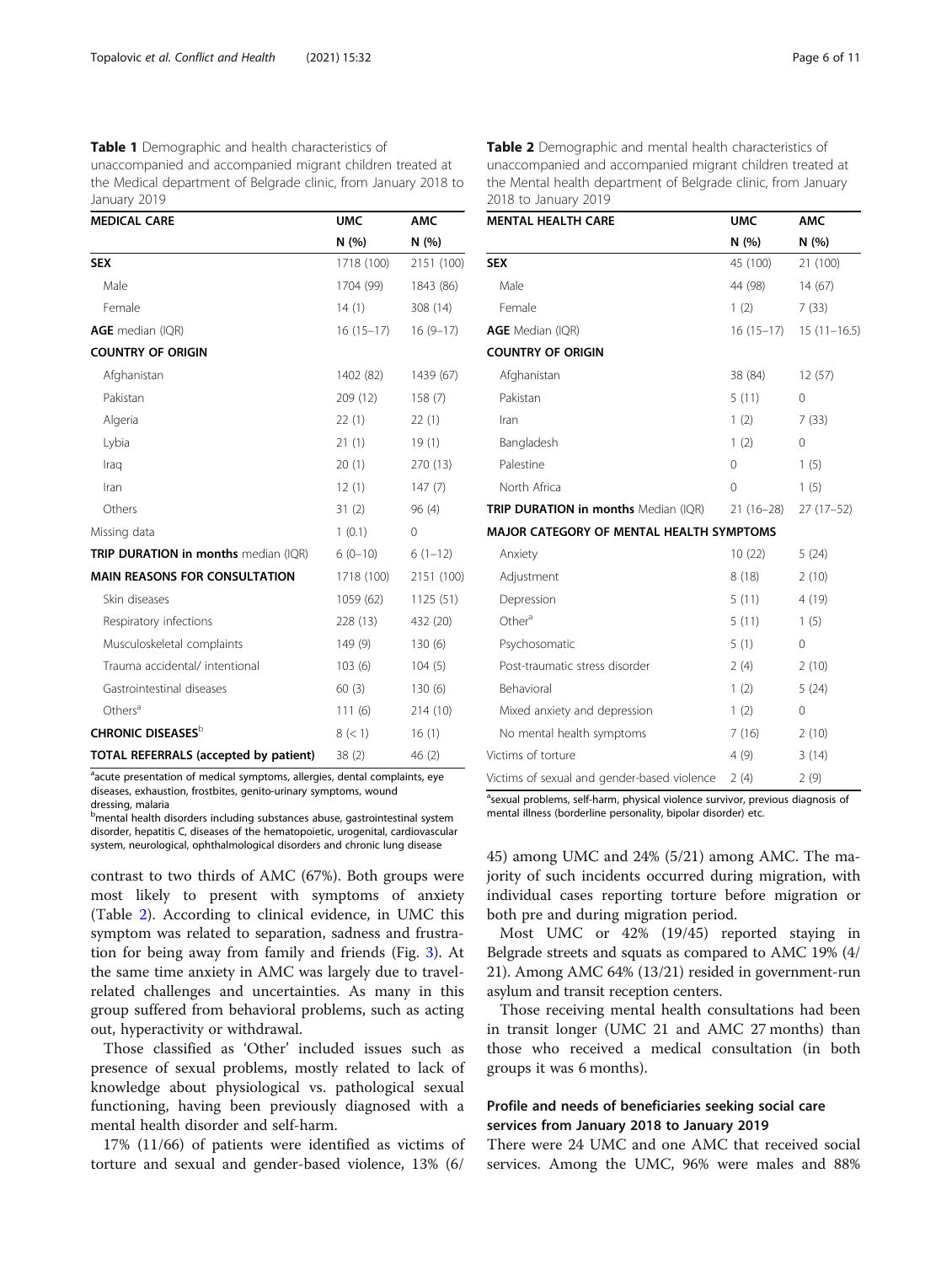<span id="page-6-0"></span>

were from Afghanistan (Table [3\)](#page-7-0). They had complex and differing case types. Half required medical and social protection and another 38% needed assistance in regard to mental health and social protection. The rest (13%) had requests related to all three types of support (medical, mental health, social protection).

Two thirds of UMC had multiple vulnerabilities (Table [3\)](#page-7-0). Apart from being unaccompanied, 42% were survivors of violence, 38% were survivors of traumatic event(s), 8% were survivors of sexual and gender-based violence (SGBV), one was disabled, one a drug user and one pregnant.

Eighty three percent of UMC required assistance with accessing accommodation and 75% essential needs such as food and non-food items. UMC with history of violence required assistance to access protection and support services (42%). A few (13%) required administrative assistance (Tables [3](#page-7-0) and [4\)](#page-7-0). The most frequent provided service was referral to a state centre for social welfare.

# **Discussion**

# Demographic characteristics, medical and mental health needs

This study described the health profile and social needs of UMC and AMC in the context of transit migration, as seen in Serbia, a country situated along the Western Balkan route. From January 2018 to January 2019 slightly less UMC than AMC visited the Belgrade outpatient clinic. At the clinic in Belgrade, UMC constituted 20% in 2017 and 17% in 2018 of all patients seeking MSF assistance. This was higher than expected as the UN estimated that UMC accounted for 12% of all registered

new arrivals in Serbia in 2018 [[14](#page-10-0)]. This indicates that MSF, most probably due to operational and outreach strategy of the project, better managed to reach out to this very vulnerable population. Children with families were generally accommodated in camps and shelters with access to medical services, while MSF operations focused on populations living outside of these facilities, leading to larger proportion of UMC.

The vast majority of migrant children originated from Afghanistan. In comparison to main nationalities observed in government centers, at the MSF clinic, we saw around two times higher proportion of nationals of Afghanistan and a lower proportion of patients from Iran, Iraq, Pakistan and Syria, who are relatively even distributed in the state centers  $[14–16]$  $[14–16]$  $[14–16]$ . This could imply that some Afghans are more likely to stay outside of the official system, headed by resolve to reach destination sooner and remain more flexible in moving further. High proportion of unaccompanied (51%), Afghan children (81%) was described in a profiling survey of migrants residing in informal sites in Belgrade city center, from 2017. From over 1500 respondents, 78% never went to state accommodation and 62% disclosed they never intended to do so, as their main concern was to leave Serbia and continue toward the EU [[17](#page-10-0)].

By choosing to avoid the official system, many people including children stayed outside, residing in public parks, green areas, car parks, abandoned buildings, areas around railway and bus stations with limited or no access to healthcare and services. Staying in substandard conditions of often overcrowded settlements with changeable access to water and hygienic conditions was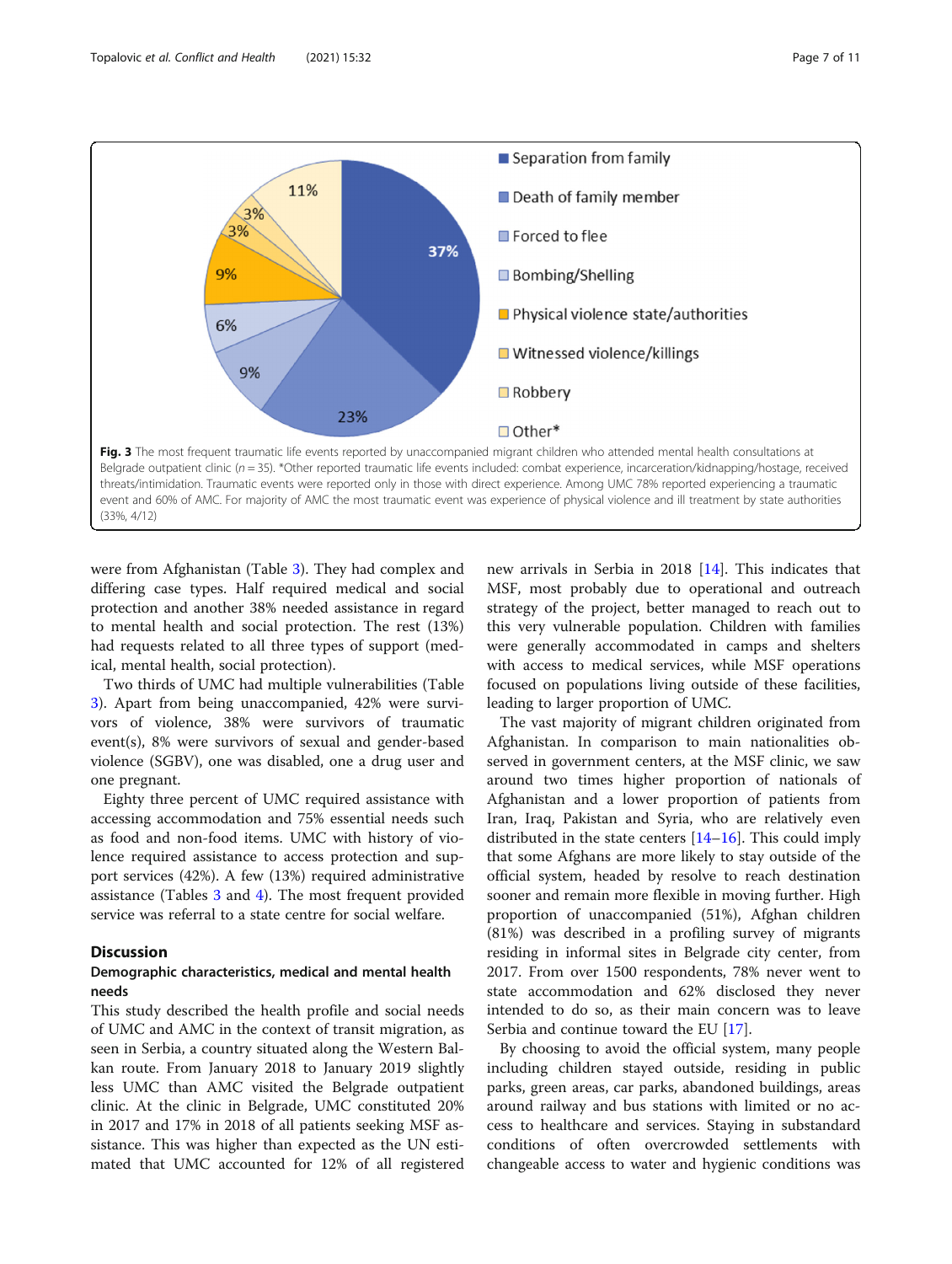<span id="page-7-0"></span>Table 3 Demographic characteristics, case type and vulnerabilities in unaccompanied migrant children attending the Belgrade clinic from January 2018 to January 2019

| SOCIAL WORKER SERVICES                                                                                     | <b>UMC</b><br>N(%) |
|------------------------------------------------------------------------------------------------------------|--------------------|
| <b>DEMOGRAPHIC CHARACTERISTICS</b>                                                                         |                    |
| <b>SEX</b>                                                                                                 | 24 (100)           |
| Male                                                                                                       | 23 (96)            |
| Female                                                                                                     | 1(4)               |
| <b>COUNTRY OF ORIGIN</b>                                                                                   |                    |
| Afghanistan                                                                                                | 21 (88)            |
| Ghana                                                                                                      | 1(4)               |
| Iran                                                                                                       | 1(4)               |
| Pakistan                                                                                                   | 1(4)               |
| <b>AGE</b> median (IQR)                                                                                    | 16 (14–16)         |
| <b>ADMINISTRATIVE STATUS</b>                                                                               |                    |
| Administrative status: Registered                                                                          | 22 (92)            |
| Asylum procedure initiated                                                                                 | 4 (17)             |
| <b>CASE TYPE</b>                                                                                           |                    |
| Social protection w/ Medical care                                                                          | 12 (50)            |
| Social protection w/ Mental health care                                                                    | 9 (38)             |
| Social protection w/ Medical and mental health care                                                        | 3(13)              |
| TYPE OF VULNERABILITIES (single vs. multiple)                                                              |                    |
| <b>UMC</b>                                                                                                 | 7 (29)             |
| UMC and survivor of violence                                                                               | 6(25)              |
| UMC and survivor of traumatic event, survivor<br>of violence <sup>a</sup>                                  | 3(13)              |
| UMC and survivor of traumatic event                                                                        | 3(13)              |
| UMC and pregnant woman                                                                                     | 1(4)               |
| UMC and alcohol and drug addiction                                                                         | 1(4)               |
| UMC and survivor of sexual and gender-based<br>violence, survivor of traumatic event                       | 1(4)               |
| UMC and survivor of traumatic event, disabled                                                              | 1(4)               |
| UMC and survivor of traumatic event, survivor of<br>sexual and gender-based violence, survivor of violence | 1(4)               |

Note: One AMC who received social assistance has been excluded due to small numbers, <sup>a</sup>traumatic event refers to witnessing a traumatic event, experiencing separation from family, ill-treatment by authorities, threats/ intimidation, death of a family member etc. Violence refers to an incident that includes physical violence

one of the main reasons behind high prevalence of skin conditions such as scabies and body lice. Based on our findings, the frequency of these conditions was slightly higher than in similar studies and reports from the EU, which could be attributed to MSF mainly treating individuals who found themselves outside of the official system, in more precarious living environment [[18](#page-10-0)–[20](#page-10-0)].

There was no notable difference in median age between UMC and AMC, however among AMC there was a higher proportion of younger children including those under five, which could explain treating more respiratory Table 4 Social needs and outcomes of unaccompanied migrant children attending the Belgrade clinic from January 2018 to January 2019

| <b>TYPE OF SOCIAL NEEDS</b>                          | Services requests<br>N (% of total<br>number of UMC) | Services provided<br>N (% of social<br>care needs) |
|------------------------------------------------------|------------------------------------------------------|----------------------------------------------------|
| Total number of UMC                                  | 24 (100)                                             |                                                    |
| <b>ADMINISTRATIVE</b>                                |                                                      |                                                    |
| Administrative assistance                            | 3(12.5)                                              | 3(100)                                             |
| LEGAL                                                |                                                      |                                                    |
| Legal assistance                                     | 7(29)                                                | 6(86)                                              |
| <b>PROTECTION</b>                                    |                                                      |                                                    |
| Referral to state Centre for<br>social work/guardian | 23 (96)                                              | 23 (100)                                           |
| Request for accommodation                            | 20 (83)                                              | 14(70)                                             |
| Safe accommodation <sup>a</sup>                      | 11(46)                                               |                                                    |
| Accommodation as<br>shelterb                         | 10(42)                                               |                                                    |
| Violence case protection                             | 10(42)                                               | 3(30)                                              |
| <b>UNHCR</b> resettlement<br>assistance              | 4(17)                                                | 0                                                  |
| IOM voluntary return<br>assistance                   | 1(4)                                                 | $\Omega$                                           |
| <b>ESSENTIAL</b>                                     |                                                      |                                                    |
| Request for NFI (s)                                  | 18(75)                                               | 18 (100)                                           |
| Request for food                                     | 18 (75)                                              | 18 (100)                                           |
| <b>HEALTH PROTECTION</b>                             |                                                      |                                                    |
| Health services referrals                            | 9(38)                                                | 9(100)                                             |
| Accompaniment                                        | 9(38)                                                | 8(89)                                              |

<sup>a</sup> Specialized institution for UMCs and separated children, <sup>b</sup> Asylum and Transit-reception centers

and gastro-intestinal conditions, as these are known to be leading causes of morbidity at this age [\[21\]](#page-10-0).

Among patients who visited a psychologist, anxiety was the most common symptom, while separation anxiety dominated among UMC. Other studies highlighted that having support and advice from adults, during travel, is missed the most by UMC while certain mental health professionals argue that separation from family environment is the main cause of vulnerability of these children [[4,](#page-10-0) [22](#page-10-0)]. Apart from anxiety, UMC had higher proportion of cases with symptoms of adjustment and PTSD, all related to anxiety disorder symptoms' spectrum and likely associated with migratory travel struggles. Our results pointing to slightly higher rates of depression and behavioral symptoms among AMC than UMC may be surprising, as this contrasts findings from other research [\[10](#page-10-0)]. However, this could be due to several reasons. Influence of family dynamics and mental health status of parents and caregivers is important to child's mental health along with frequent change of residency or persistent lack of ability to move further,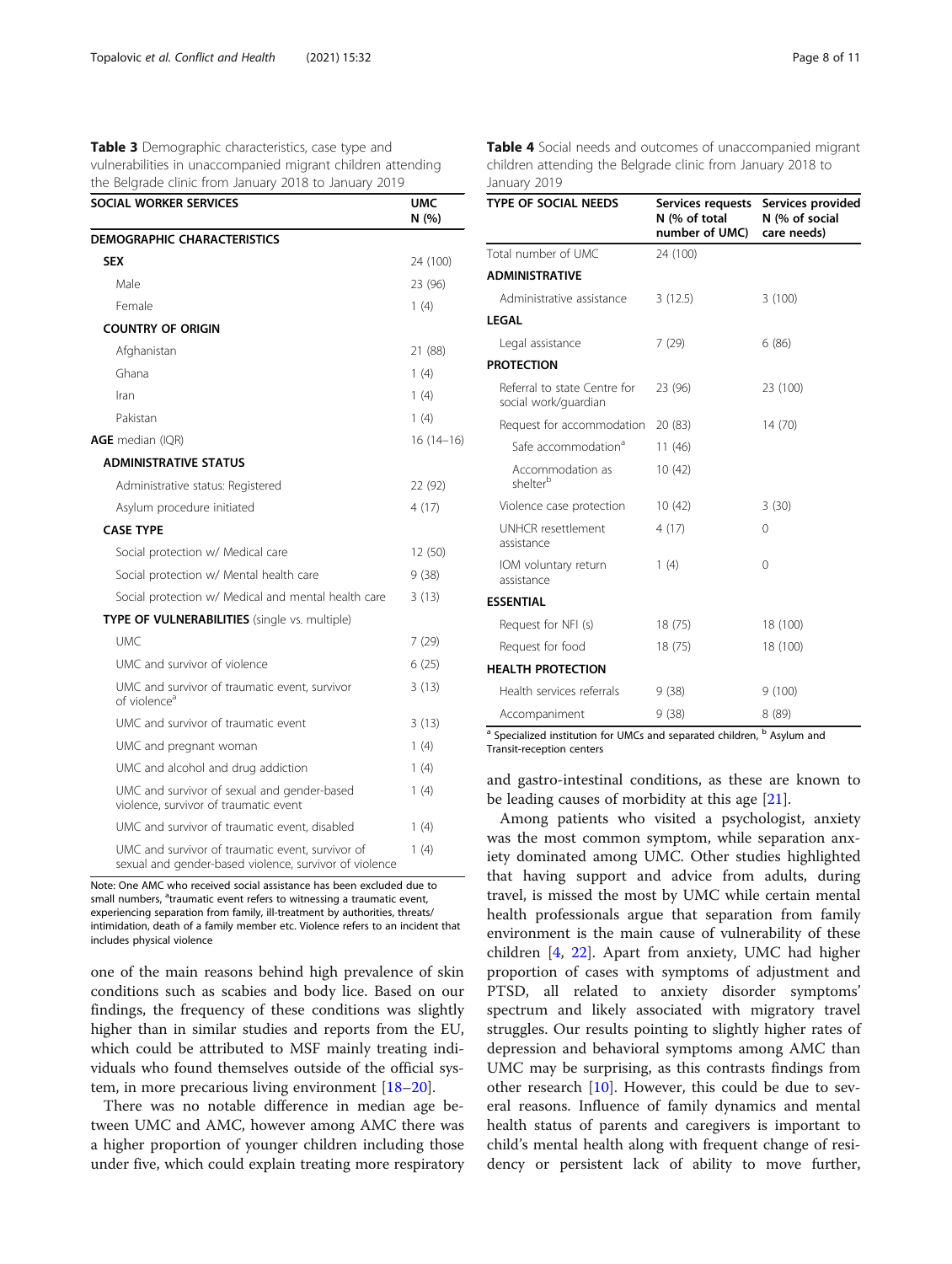difficulties in establishing and maintaining friendships and relationships other than those with family members [[10\]](#page-10-0). Conversely, UMC usually move in groups and it could be that circumstances during migration help them become more flexible and resilient [[22\]](#page-10-0). Similar research showed that UMC are commonly supported by an adult during journey and some children named peer and ethnic communities, even smugglers as key safeguards while on the move [\[23](#page-10-0)].

Whereas UMC and AMC accessed medical care in similar numbers, twice as many UMC received mental health consultations when compared to AMC. In addition, UMC tended to be referred more often, which could infer higher sensitivity of health professionals toward this group, as they are seen to require more support, in contrast to AMC, who are presumed to be in care of their parents or caregivers [[24,](#page-10-0) [25](#page-10-0)]. Moreover, some children may have been 'missed' as MSF on this project does not employ a child psychologist. UMC experienced more traumatic life events, than AMC, which corresponds to accounts of similar studies [[10\]](#page-10-0). Disclosing information about traumatic events is difficult, particularly for children who find themselves in unstable environment, with weak support systems [\[26\]](#page-10-0). Our results suggest that experiences of torture and SGBV were slightly higher in AMC group, contrary to preliminary expectations, but likely related to incidents occurring in collective camp settings, where majority of AMC were accommodated.

Trip duration for UMC and AMC attending mental health consultations was over three times longer than those attending medical consultations. This was expected as previous research demonstrated how during migration, uncertainty, lack of control over daily circumstances and long bureaucratic procedures disrupt individual's mental health [[27\]](#page-10-0). In addition, longer journeys and delays have shown to affect one's ability to cope with present life situation and often overstretch financial means, adding to their vulnerability [\[28](#page-10-0)].

# Social welfare

Needs of migrant children are not only limited to medical and mental health, but include social care needs for accommodation, protection, legal and administrative needs [\[20\]](#page-10-0). At the MSF Clinic in Serbia, most requests were related to basic needs such as accommodation, food and NFIs. The high proportion of UMC needing these basic items is unacceptable as ensuring availability of meals, offered with respect to their culture, clothing and shelter are at the core of humanitarian assistance response [[22,](#page-10-0) [29\]](#page-10-0). Needs assessment studies from destination countries in the EU, emphasize importance of availability of different accommodation options for UMC, based primarily on need, rather than age of the child [\[26](#page-10-0)]. Residential specialized institutions for UMC around Serbia have the capacity to accommodate up to 30 children, which represents only a small fraction of those who pass through Serbia  $[5, 30]$  $[5, 30]$  $[5, 30]$ . Through the social work program, MSF was effective in bridging the gaps related to accessing the official system and residential accommodation. This was mostly by lobbying and advocating about UMC specific needs, by referring and providing information to beneficiaries.

Difficulties of UMC, in accessing the official system, commonly occur due to their unregulated legal and administrative status  $[31]$  $[31]$ . This was important, as our results showed that 92% of UMC were registered with official authorities, hence they have expressed an intention to seek asylum, but few continued with the formal application [[32\]](#page-10-0). In a group of children receiving social support only 17% applied for asylum. Not continuing with the procedure, legally keeps migrants in a 'gray area', according to Serbian law. In practice, they could be allowed to stay in accommodation facilities, but their status and rights are not recognized within an official legal framework [\[33](#page-10-0)]. For accessing MSF services, administrative status is not an obstacle, as assistance is provided to all, regardless of a person being registered with authorities or not.

As survivors of violence, 42% of UMC requested protection. This higher proportion could be due to MSF strategy to reach out to the most vulnerable, complex cases, or could indicate the vulnerability of UMC to violent incidents [[22\]](#page-10-0). MSF had limited capacities in meeting these needs (only 30%), as procedures are complicated and may require a long period of time to resolve, longer than the length of time a beneficiary may spend in the country. Many survivors of abuse and violence are also reluctant to report incidents mainly due to concerns and trust in the efficacy of the justice system  $[17]$  $[17]$ .

Several beneficiaries requested assistance regarding resettlement to another country of which none were realized. Serbia is recognized as a safe third country and resettlement process, apart from 'special protection cases', has not been running [\[34\]](#page-10-0). All beneficiaries went through an official interview process, but during our study period no cases have been resolved.

Generally, MSF provided health services and NFIs directly at the clinic, while legal advice was offered by other collaborating actors. The MSF Clinic in Belgrade city center represents a one stop point for migrants including migrant children who need medical, mental health and social care services. Because they are offered in one place, patients are able to approach and begin solving different physical, psychological and practical problems in one visit. Cooperation between professionals is close and practice of seeing MD as a first contact proved to be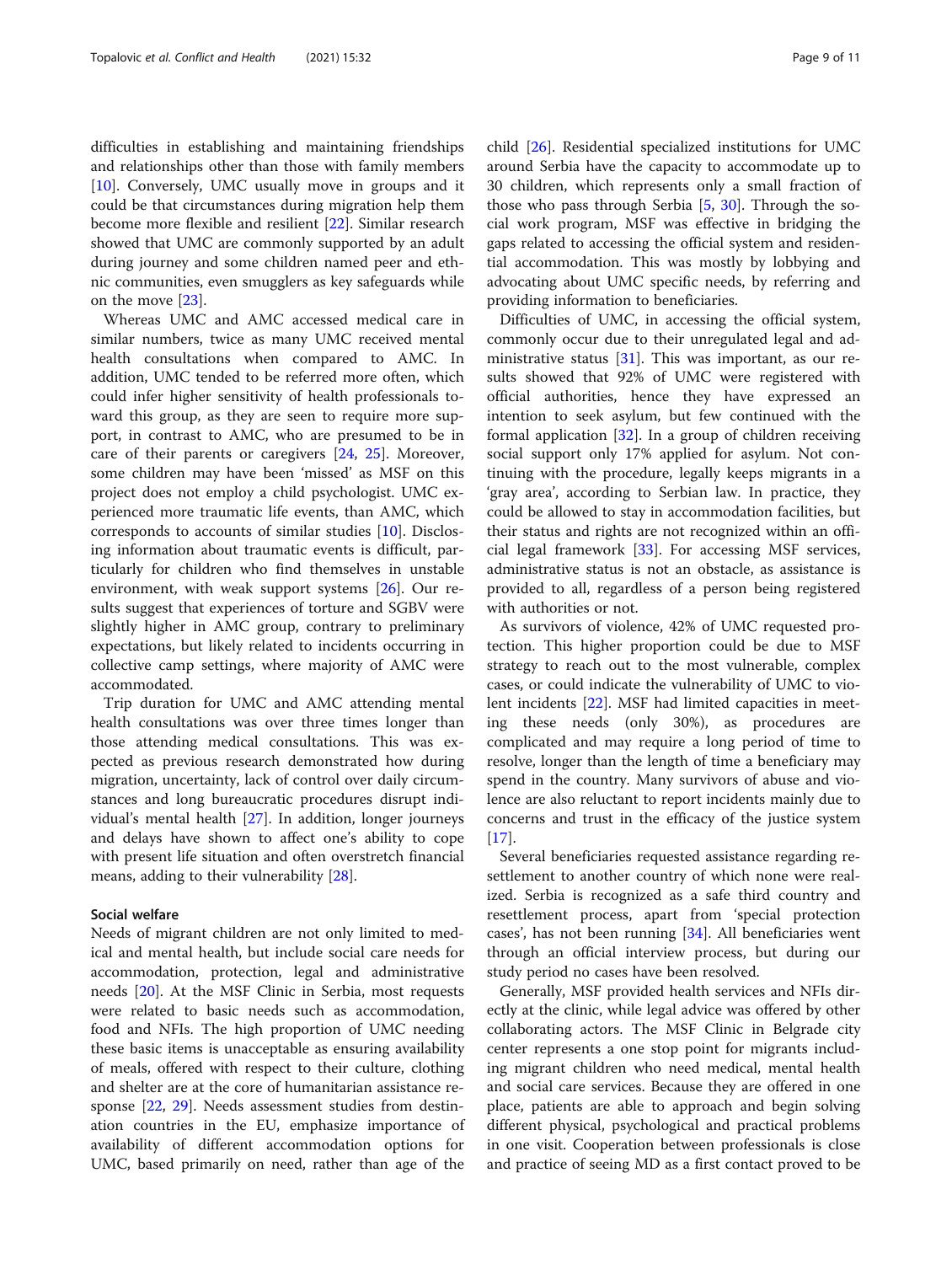<span id="page-9-0"></span>positive, as MD usually refers patients further and provides information about available services.

#### Recommendations

- Increase capacity and adapt accommodation for UMC. Consider policy and strategy revision to accommodate needs of children in transit, by forming temporary housing capacities close to key areas of congregation in cities, border areas etc.,
- Foster holistic health assessment and services provision. Support distribution of hygiene packs, sleeping bags and clothing to aid treatment of those with skin infestations. Support social workers in developing key skills for working with migrant children and create services that are specific for the children on the move,
- Conduct a more detailed assessment of patients, especially with mental health issues, to estimate closely patient's existing life situation, needs and accordingly adapt treatment and intervention,
- Establish an improved, joint data collection system at the national and cross-national level, among different stakeholders, to better follow main changes in trends and numbers of UMC and AMC in the country, support their identification, follow up, referral and services provision [[22](#page-10-0), [23\]](#page-10-0),
- Prioritize needs of AMC in strategic planning and activities, since they can be as significant as those of UMC.

Limitations: Results are representative of the population that visited the MSF clinic only, rather than the whole migrant population present in the country. While cohort of study participants who had a medical consultation was considerable, we did not have a large group of beneficiaries who were referred to social care services. Data used for this research was operational and as such provides limited information.

# Conclusion

Our study shows that unaccompanied and accompanied migrant children have a lot of physical, mental health and social needs. These needs are complex and meeting them in the context of transit migration is difficult. Services need to better adapt by improving access, flexibility, increasing accommodation capacities and training a qualified workforce.

#### Abbreviations

UMC: Unaccompanied Migrant Children; AMC: Accompanied Migrant Children; POM: People on the move; MSF: Médecins Sans Frontières; SGBV: Sexual and gender-based violence; EU: European Union; UN: United Nations; IBM: International Business Machines Corporation

#### Acknowledgements

We are grateful to all MSF medical, mental health staff and the social worker for their kind contributions. This research was conducted through the Structured Operational Research and Training Initiative (SORT IT), a global partnership led by the Special Programme for Research and Training in Tropical Diseases at the World Health Organization (WHO/ TDR). The model was conceived from a course developed jointly by the International Union Against Tuberculosis and Lung Disease (The Union) and Medécins Sans Frontières (MSF/Doctors Without Borders). The specific SORT IT programme which resulted in this publication was jointly developed and implemented by the Operational Research Unit (LuxOR), MSF Brussels Operational Centre, Luxembourg and Centre for Operational Research, The Union, Paris, France.

#### Authors' contributions

TT, ES, ME conceived the study. TT wrote the first draft. TT and JB performed the statistical analysis. MJ gave valuable contextual inputs and knowledge. ES, ME and JB reviewed the draft. All authors have read and approved the manuscript.

# Funding

MSF funded the operations, including human resources for data collection and analysis, but the operational funding did not play a role in deciding on the research question or methodology. No other funding was available for this study.

#### Availability of data and materials

The data sets are available from the corresponding author on reasonable request.

#### **Declarations**

#### Ethics approval and consent to participate

This research fulfilled the exemption criteria set by the Médecins Sans Frontières Ethics Review Board for a posteriori analyses of routinely collected clinical data and thus did not require MSF ERB review. It was conducted with permission from Medical Director, Operational Centre Brussels, Médecins Sans Frontières. In addition, approval was officially granted by the Ethics board of the National Institute of Public health of Serbia (opinion number 1642/2).

For the over 3,000 children who have been seen by MSF teams in Serbia it was not possible to obtain retrospective consent as almost all of these patients were no longer seen at the clinic. The services of the social worker were discontinued in 2019, due to regionalization of the project and local downsizing of personnel, therefore seeking informed consent from former patients was also not possible. However, beneficiaries have verbally consented to sharing information and using it for program analysis and adaptation. MSF Ethics Review Board and local Ethics committee of the Institute for Public Health in Serbia were asked to waive the requirement for formal consent and this has been granted.

#### Consent for publication

Not applicable.

#### Competing interests

The authors declare they have no competing interests.

#### Author details

<sup>1</sup>International Committee of the Red Cross, Tresnjinog cveta 1, Belgrade 11000, Serbia. <sup>2</sup>Médecins Sans Frontières Operational Centre Brussels, Athens, Greece. <sup>3</sup>Public Health Agency of Canada, Ottawa, Canada. <sup>4</sup>National Institute of Public health of Serbia, Belgrade, Serbia. <sup>5</sup>Adventist Development and Relief Agency, Belgrade, Serbia.

# Received: 5 February 2020 Accepted: 15 April 2021 Published online: 29 April 2021

#### References

1. UNICEF. Latest statistics and graphics on refugee and migrant children, Latest information on children arriving in Europe [Internet]. 2019. Available from: [https://www.unicef.org/eca/what-we-do/emergencies/latest-statistics-a](https://www.unicef.org/eca/what-we-do/emergencies/latest-statistics-and-graphics-refugee-and-migrant-children) [nd-graphics-refugee-and-migrant-children.](https://www.unicef.org/eca/what-we-do/emergencies/latest-statistics-and-graphics-refugee-and-migrant-children) Accessed 8 Jun 2019.